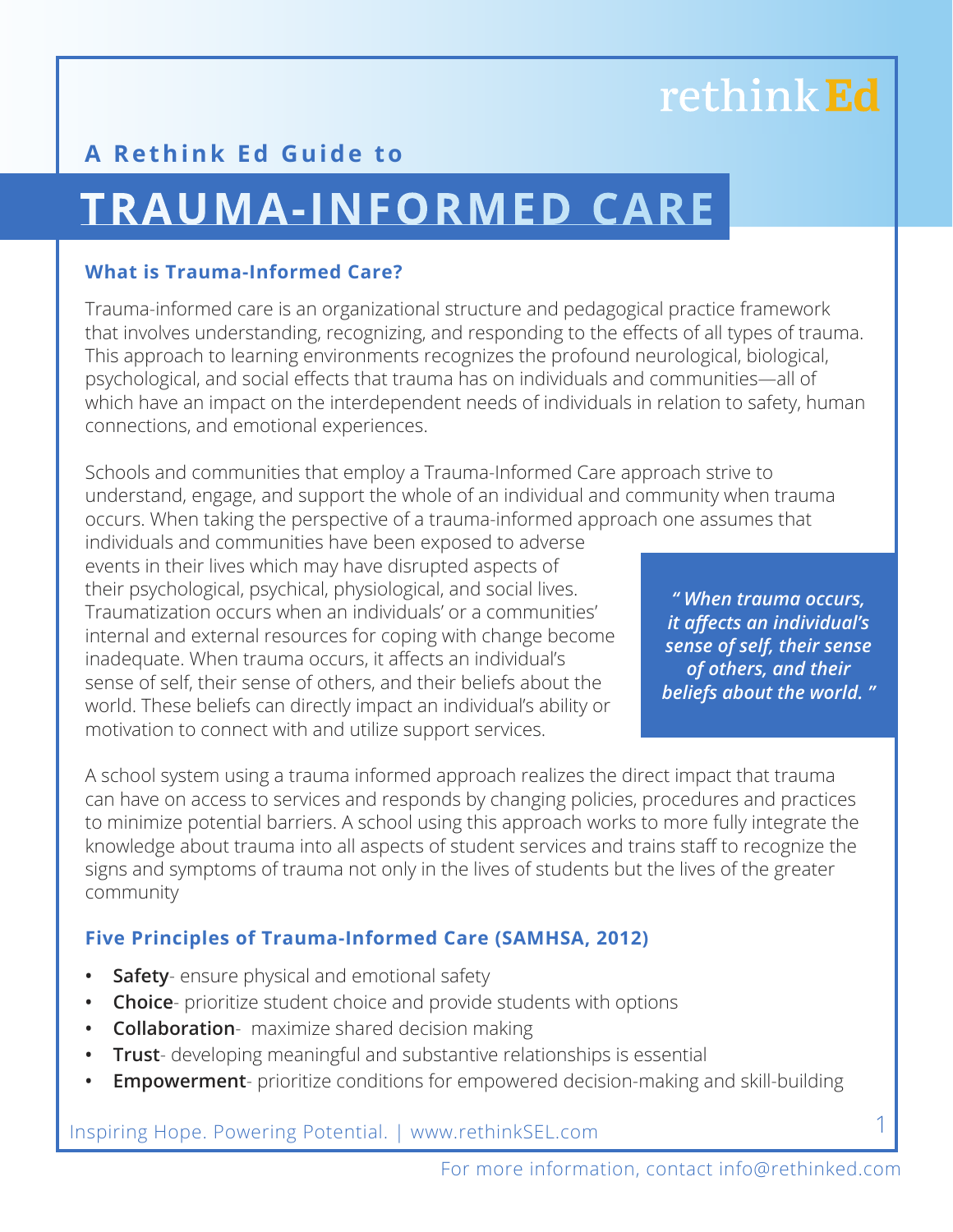### **Effects of Trauma**



#### **COGNITIVE**

Trauma effects cognition in several ways. Individuals who experience trauma may experience excessive or inappropriate feelings of guilt, intrusive thoughts or memories, cognitive errors, and trauma-induced hallucinations or delusions.



#### **EMOTIONAL**

Emotional reactions to trauma or stress as trauma vary greatly and are significantly influenced by socio-cultural history. People often experience strong feelings of fear, sadness, guilt, anger, and/or grief in the first few days and weeks after a traumatic event. As individuals and communities begin to make sense of what has happened, these feelings will usually begin to subside. However, for some people these emotional experiences continue to significantly impact daily functioning and social relationships for weeks, months, and even years, and may lead to more chronic mental health conditions like depression, anxiety, increased substance use and dependence, and post-traumatic stress disorder.

## $M_{11}$

#### **SOMATIZATION**

People who experience trauma may find it difficulty to express emotional experiences or may focus on a bodily symptom—this is called somatization. Somatic symptoms vary in frequency, duration, and intensity and are not necessary a pathogenic reaction to stress, but rather the bodies normal way of coping and adapting to stress experiences. However, at times individuals may not recognize the connection between their emotional distress and their psychical symptoms, therefore impacting their ability to process the effects of trauma on their life.



#### **BIOLOGICAL**

Exposure to trauma leads to a cascade of biological changes and stress responses. Changes in limbic system functioning, hypothalamic-pituitary-adrenal axis changes (variable cortisol levels), and neurotransmitter-related dysregulation of arousal and endogenous opioid systems.

#### **HYPERVIGILANCE & SLEEP DISTURBANCES**



A common symptom of trauma is hyperarousal. Hyperarousal is an evolutionary short term stress response that enables humans to be prepared to stave off immediate threat. However, when this stress response is over activated, it can result in sleep disturbances, muscular tension, and a lower threshold for startle responses. These symptoms can persist for years. Hyperarousal can significantly impact individual's abilities to respond to environmental and social encounters.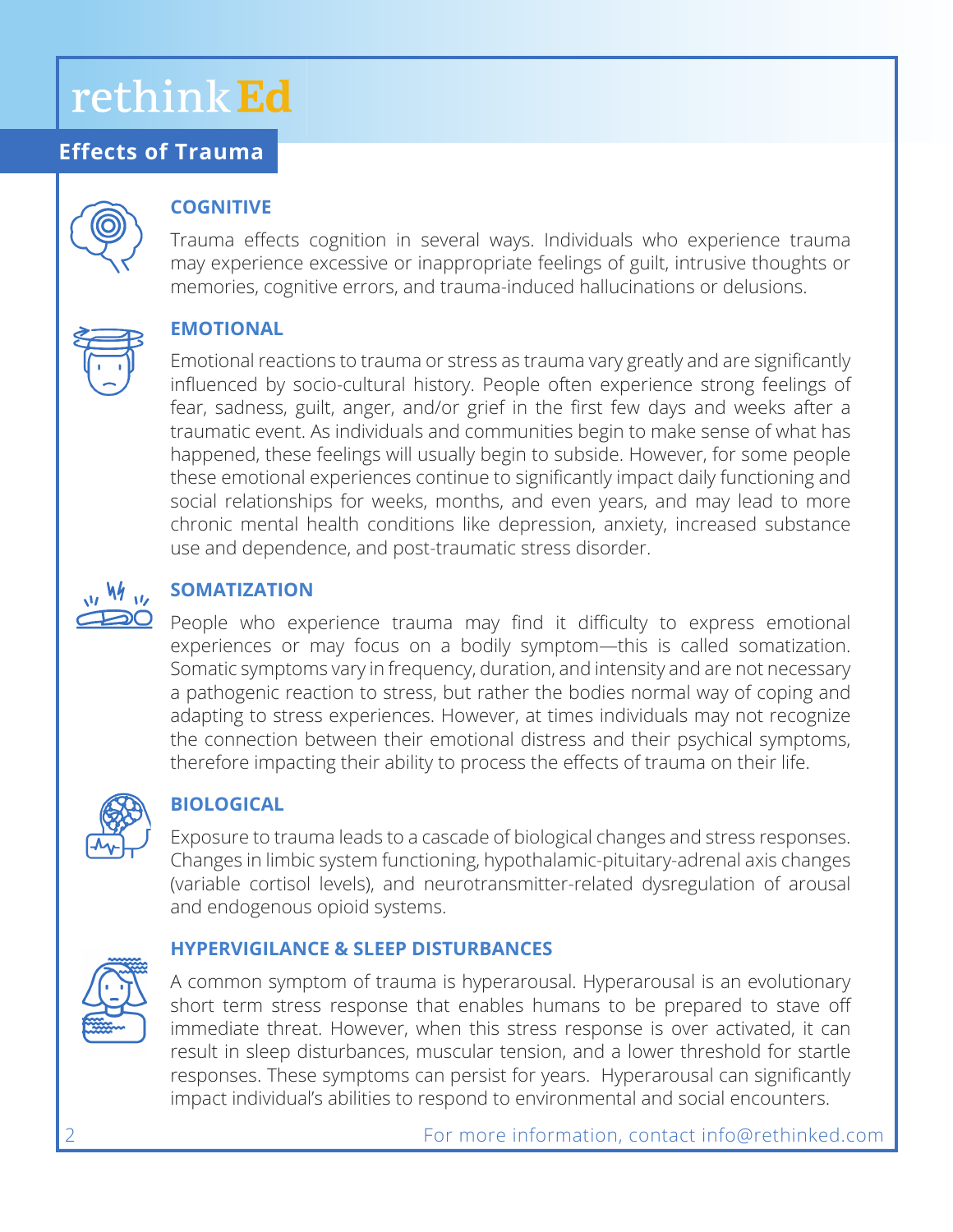#### **Types of Trauma**

**TYPE I**

**TYPE II**

**TYPE III**

#### **ACUTE TRAUMA**

Acute trauma results from exposure to a single overwhelming event.

**Examples:** Rape, death of a loved one, natural disaster

**Characteristics:** Detailed memories, omens, hyper-vigilance, exaggerated startle response, mis-perceptions or overreactions

#### **COMPLEX TRAUMA**

Complex Trauma results from extended exposure to traumatizing situations.

**Examples:** Prolonged exposure to violence or bullying, profound neglect, series of home removals

**Characteristics:** Denial and psychological numbing, dissociation, rage, social withdrawal, sense of foreshortened future

#### **CROSSOVER TRAUMA**

Crossover Trauma results from a single traumatic event that is devastating enough to have long-lasting effects.

**Examples:** Mass casualty school shooting, car accident with fatalities involved, refugee dislocation

**Characteristics:** Perpetual mourning or depression, chronic pain, concentration problems, sleep disturbances, irritability Traumatization occurs when internal and external resources are inadequate for coping

#### **VICARIOUS OR SECONDARY TRAUMA/COMPASSION FATIGUE**

Vicarious or Secondary Trauma/Compassion Fatigue is a process through which one's own experience becomes transformed through engagement with an individual's trauma. That is, trauma may not only impact the individual who experienced it. Cumulative transformation of the inner experience (cognitive schema and belief systems) can result from empathic engagement with clients' traumatic experiences (Pearlman & Saakvitne, 1995).

Inspiring Hope. Powering Potential. | www.rethinkSEL.com 3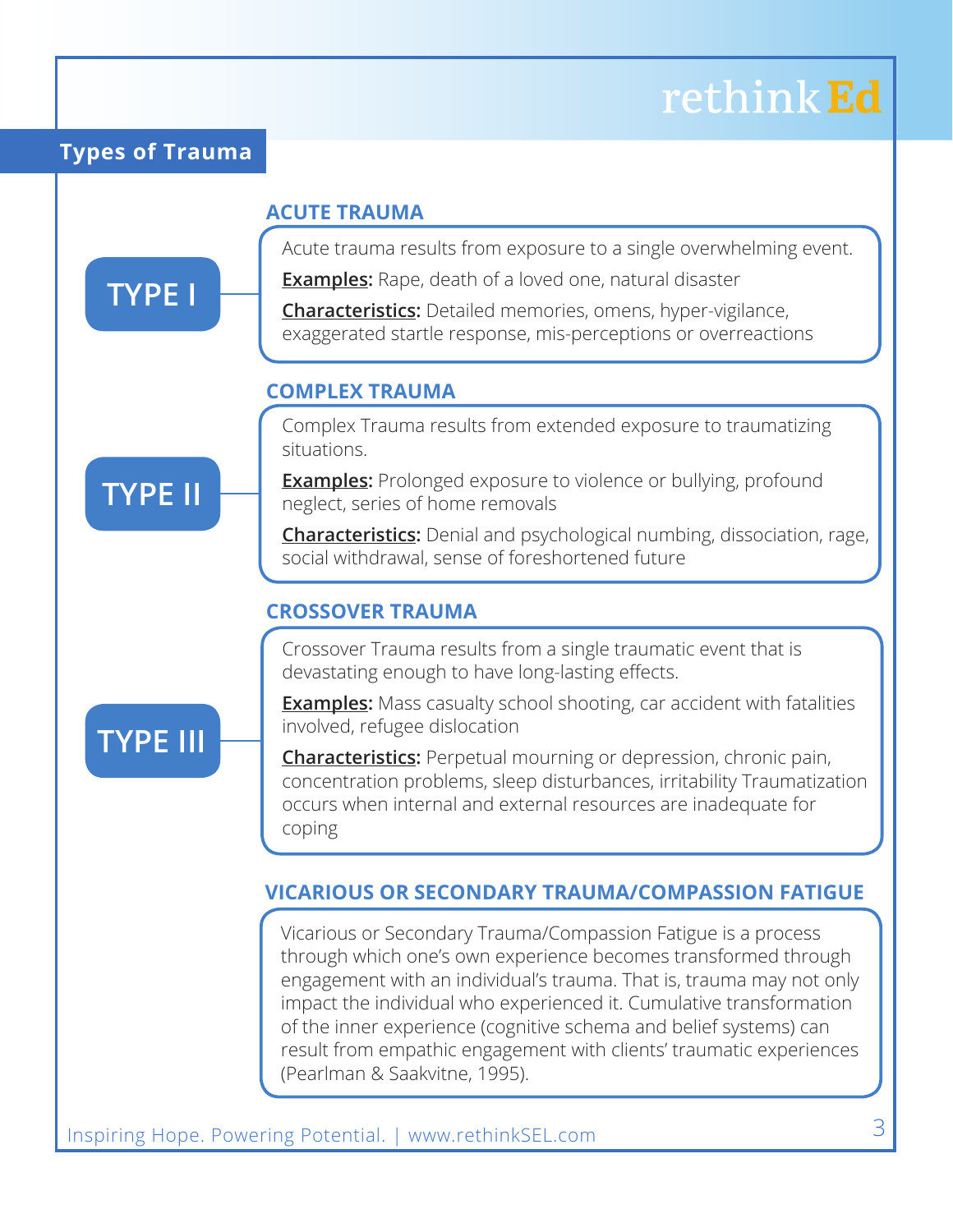### **Post Traumatic Growth**

Trauma experiences don't all necessarily equate to poor coping or adaption. Individuals and communities will often find healthy ways to cope with, respond to, and heal from trauma experiences. Trauma events often lead people to reevaluate their lives and redefine what is important. Some healthy ways of coping with trauma include increased and intentional family and community bonding; increased sense and desire for purpose and meaning in daily living, adjustments in priorities, and increased altruistic approaches to relationships and communities such as a greater sense of compassion and volunteerism.

#### **Adverse Childhood Events**

According to the Centers for Disease Control and Prevention (2019), "Childhood experiences, both positive and negative, have a tremendous impact on future violence victimization and perpetration, and lifelong health and opportunity. As such, early experiences are an important public health issue. Much of the foundational research in this area has been referred to as Adverse Childhood Experiences (ACEs). ACEs can be prevented."

#### **Adverse Childhood Experiences have been linked to:**

- Risky health behaviors,
- Chronic health conditions,
- Low life potential, and
- Early death

### **Trauma, Anxiety and Depression**

It is helpful to frame interventions in schools within a protective factor vs. risk factor perspective. This perspective comes from the field of epidemiology. When looking at psychological risk factors associated with depression and anxiety, research has shown that individuals may often exhibit poor self-regulating, interpersonal, and social skills. These factors are often associated with the effects of trauma, as trauma disrupts emotional development, emotional regulation, and relationships. A nurturing environment or protective factors are thought to shield children from these risk factors or at least lessen the effect of exposure. When school personnel intentionally through policy, community education, and in practice, work to reduce risk factors associated with retraumatization, healing and growth is a likely outcome.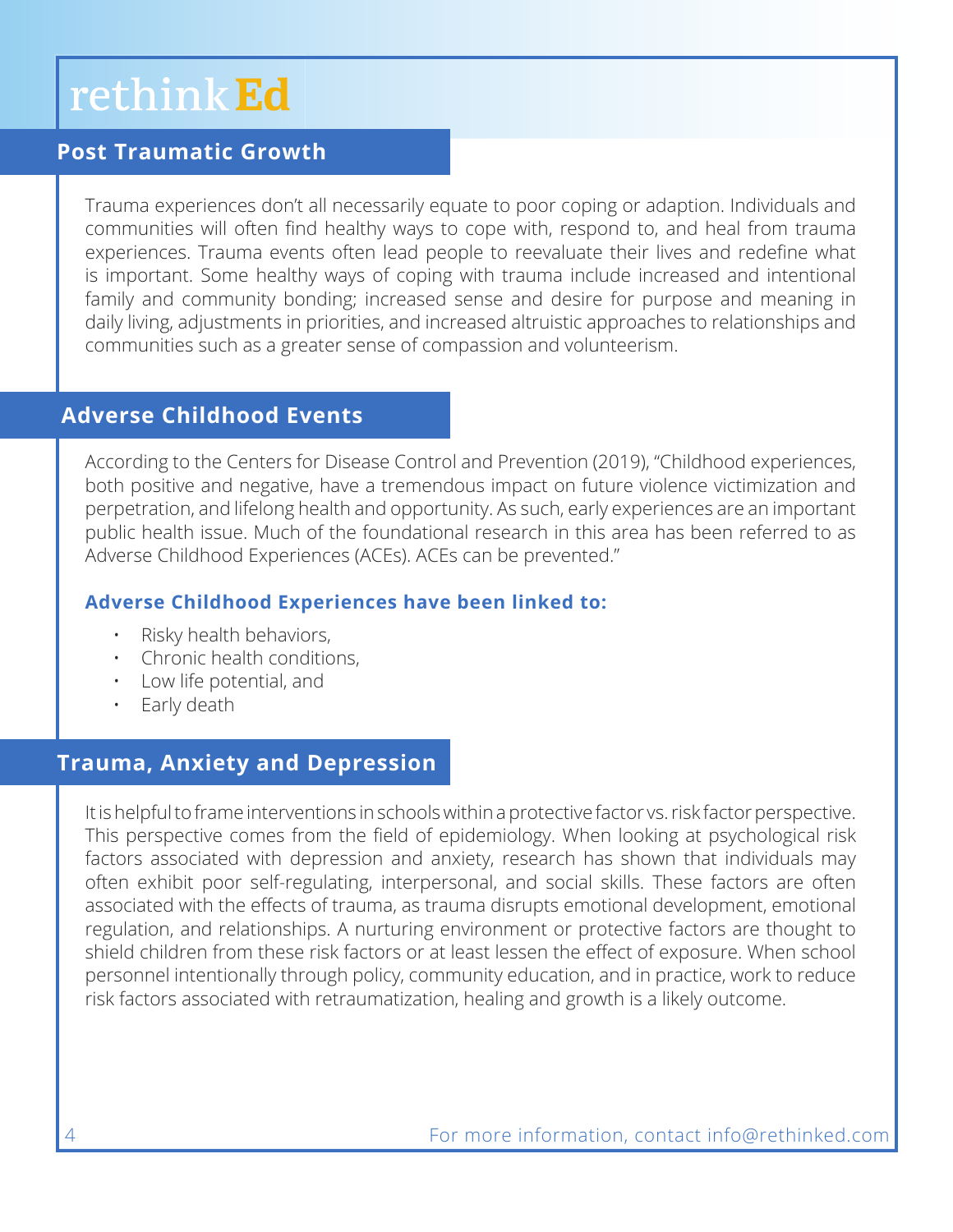### **Intersecting SEL and Trauma-Informed Care**

Enhancing and fostering the development of the social and emotional aspects in the lives of students and adults can significantly promote healing and reduce the potential for retraumatization. The development of social emotional skills is essential to providing a trauma-sensitive approach.

*" The development of SEL skills is essential to providing a traumasensitive approach. "*

**The Rethink Ed Social and Emotional Learning (SEL) training series and student curriculum helps provide the necessary conditions for reducing the effects of trauma and retraumatization in schools** by explicitly addressing and promoting the development of safe and ethical decision making/behaviors; the practice of self-care in order to mitigate the effects of stress and compassion fatigue; the cultural competence to understand the unique experiences of trauma and the effects trauma plays in human development and learning; and the intentional development of support systems that are equipped to build resilience and emotion regulation skills that are critical for both students and adults. The integration of these approaches not only promotes healing, but also cultivates the necessary resources to reduce potential retraumatization.

#### **The Rethink Ed Social and Emotional Learning program:**

- Uses interventions designed to increase students' sense of self-worth.
- $\checkmark$  Targets behavioral supports to enhance students' sense of trust.
- $\checkmark$  Helps draw connections between students' behaviors and their natural consequences and teachers with approaches to strengthen relationships.
- $\checkmark$  Helps facilitate the development of a growth mindset that can support academic achievement.
- $\checkmark$  Promotes maintaining consistent routines through cooperation and intrinsically developed goal planning.
- $\checkmark$  Helps model healthy emotion regulation and relationship skills.
- $\checkmark$  Cultivates calming strategies for the body and mind that support thinking and engagement.
- $\checkmark$  Helps students increase cognitive capacities that are often impacted by trauma.
- $\checkmark$  Reinforces cooperation and conflict resolution to reduce the need for control that often comes with the experience following a traumatic event.
- $\checkmark$  Improves peer relationships that are often affected by trauma.
- $\checkmark$  Supports connection and healthy attachment to school personnel.

Inspiring Hope. Powering Potential. | www.rethinkSEL.com 5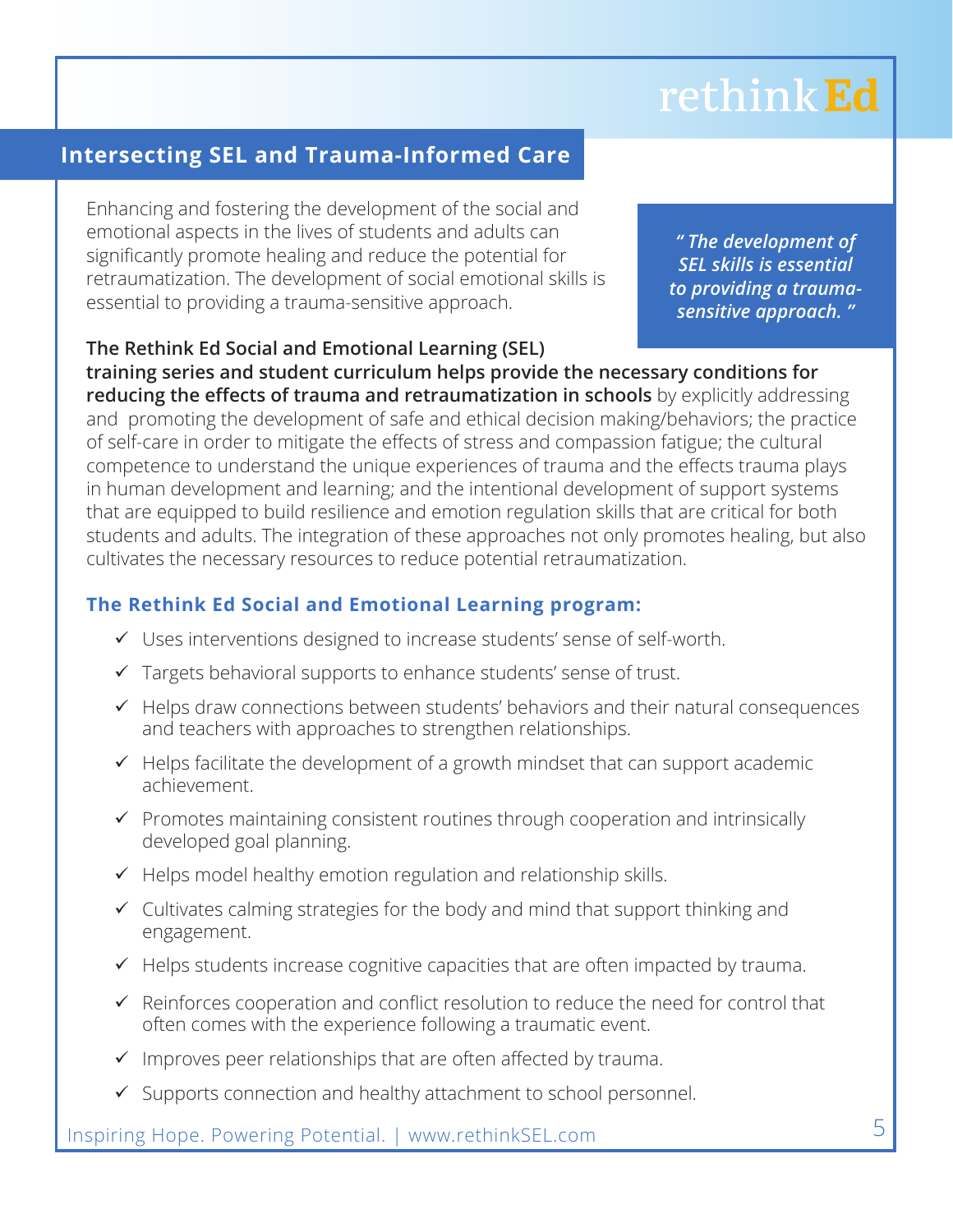### **How Rethink Ed SEL Supports Trauma-Informed Care**

The lessons in the 5 Content Areas of Rethink Ed Social and Emotional Learning reinforce and complement a trauma-sensitive approach to learning, as aligned with the Principles of Trauma-Informed Care:

**RETHINK ED SOCIAL AND EMOTIONAL LEARNING CONTENT AREAS Awareness Self-Social Awareness Self-Care Mental Social of Self & Skills Management Health Others** CARE **PRINCIPLES OF TRAUMA-INFORMED CARE**  $\checkmark$  $\checkmark$  $\checkmark$  $\checkmark$  $\checkmark$  $\checkmark$ **Safety** PRINCIPLES OF TRAUMA-INFORMED  $\checkmark$  $\checkmark$  $\checkmark$  $\checkmark$  $\checkmark$  $\checkmark$ **Choice Collabora** tion in 1970.<br>The contract of the contract of the contract of the contract of the contract of the contract of the contract o<br>The contract of the contract of the contract of the contract of the contract of the contract of t  $\checkmark$  $\checkmark$  $\checkmark$  $\checkmark$  $\checkmark$  $\checkmark$ **Collaboration**  $\checkmark$  $\checkmark$  $\checkmark$  $\checkmark$  $\checkmark$  $\checkmark$ empower-trust<br>Participal power-trust<br>Participal power-trust<br>Participal power-trust<br>Participal power-trust<br>Participal power-trust<br>Participal power-trust<br>Participal power-trust<br>Participal power-trust<br>Participal power-trust<br>P ment<br>mental  $\checkmark$  $\checkmark$  $\checkmark$  $\checkmark$  $\checkmark$  $\checkmark$ **Empowerment**

#### **Rethink Ed SEL Student Learning Outcomes and Trauma-Informed Care**

#### **Awareness of Self and Others**

- $\cdot$  Reinforces cooperation and conflict resolution
- Supports healthy expression of emotion
- Develops understanding of emotions

#### **Self-Management**

- Increase individual's self-worth
- Reinforces health emotional integration routines to facilitate safety
- Supports emotion regulation

#### **Social Skills**

- Supports and enhances sense of trust
- Improves Peer relationships after trauma
- Supports healthy attachment to school personnel
- Supports health meaningful and substantive relationships
- Demonstrates kindness, empathy, and compassion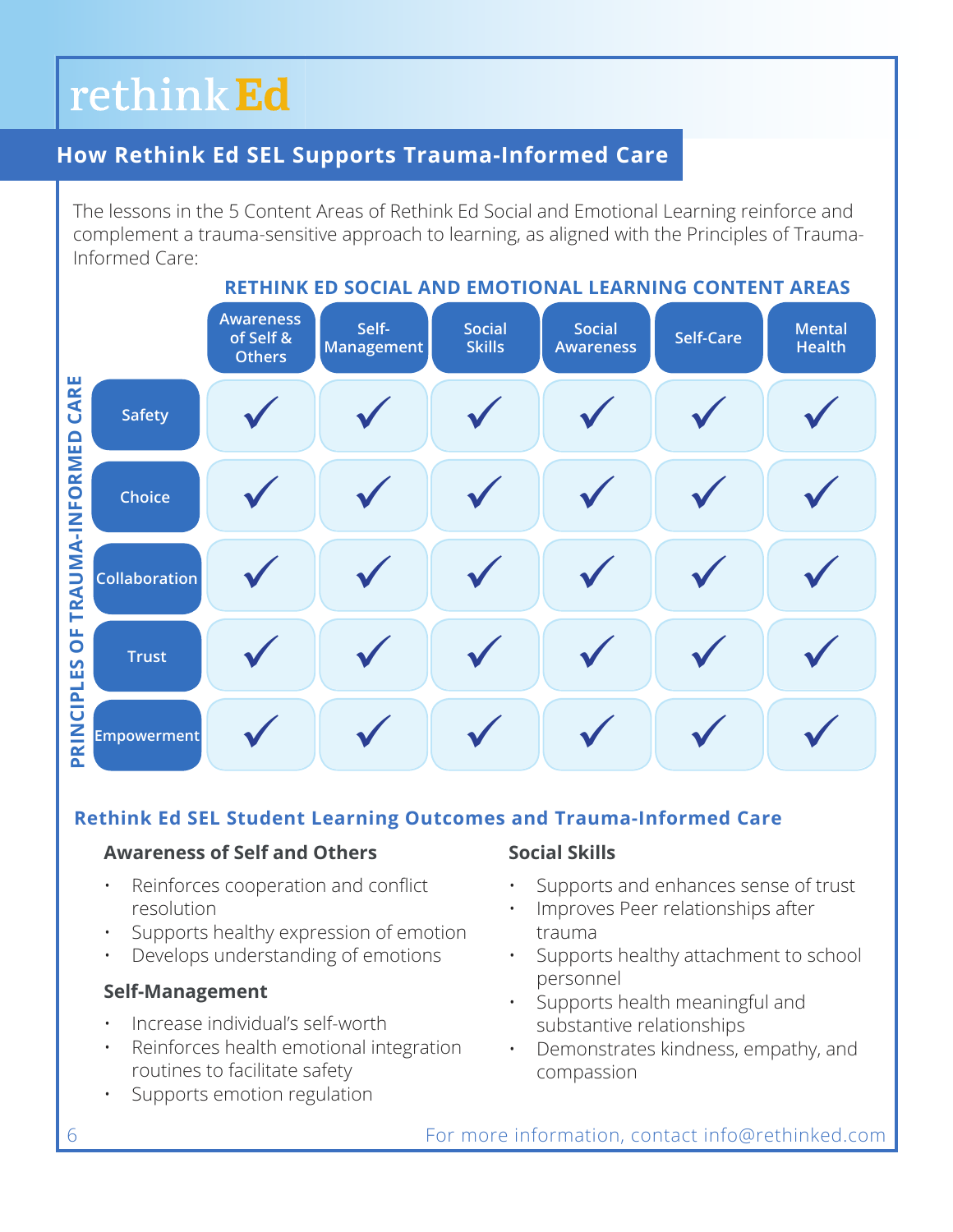#### **Social Awareness**

- Demonstrates safe and ethical behavior
- Supports problem solving
- Resolves conflict effectively

#### **Self-Care**

- Supports emotion regulation
- Supports psychological resilience
- Promotes post traumatic growth
- Supports self-compassion
- Health boundaries

#### **The Rethink Ed Social and Emotional Learning Program**

for every educator and student. Delivered on a digital platform and designed for easy ior every educator and student. Benvered on a digital platform and designed for easy<br>implementation, Rethink Ed SEL provides a flexible and scalable solution that empowers Rethink Ed Social and Emotional Learning is an evidence-based program developed educators to successfully integrate and build a culture around SEL in their schools.

#### **CASEL-ALIGNED STUDENT LESSONS & PROFESSIONAL LEARNING TOPICS**

| <b>Awareness of</b><br>Self & Others Management | Self-                       | <b>Social</b><br><b>Skills</b> | <b>Social</b><br><b>Awareness</b> | <b>Self-Care</b>             |
|-------------------------------------------------|-----------------------------|--------------------------------|-----------------------------------|------------------------------|
| Self-<br>Knowledge                              | Self-Control                | <b>Fairness</b>                | Cultural<br>Competence            | Mindfulness                  |
| Emotions                                        | <b>Stress</b><br>Management | Respect                        | Empathy                           | Self-Efficacy                |
| Values                                          | Focus                       | Friendship                     | Safe & Ethical<br><b>Behavior</b> | Optimism                     |
| Wants &<br><b>Needs</b>                         | Problem<br>Solving          | Relationships                  | Support<br>Systems                | Self-<br>Compassion          |
| Learning<br><b>Skills</b>                       | Goal<br>Setting             | Cooperation                    | Social<br>Contributions           | Self-<br>Advocacy            |
| Growth<br>Mindset                               | Resilience                  | Conflict<br>Resolution         | Actions &<br>Consequences         | Healthy<br><b>Boundaries</b> |

#### **RETHINK EXCLUSIVE PROFESSIONAL LEARNING TOPICS**

| <b>Mental</b><br><b>Health</b> | SEL <sub>&amp;</sub><br><b>Equity</b> |  |
|--------------------------------|---------------------------------------|--|
| <b>Bullying</b><br>Prevention  | Culturally<br>Responsive<br>Teaching  |  |
| Suicide<br>Prevention          | Addressing<br>Injustice               |  |
| Anxiety                        | Promoting<br>Equity<br>with SEL       |  |
| Depression                     | Implicit<br><b>Biases</b>             |  |

**Social**

The Rethink Ed SEL program is comprised of 38+ Professional Learning modules, 390 Student Lessons for students in general education (Tiers 1 and 2) and 120 Student Lessons for students in special education (Tier 3). Lessons are written by experts in the field and grounded in the five core competencies of the Center for Academic, Social and Emotional Learning (CASEL, 2017). **For more information, visit www.rethinkSELcom**.

**Self-**